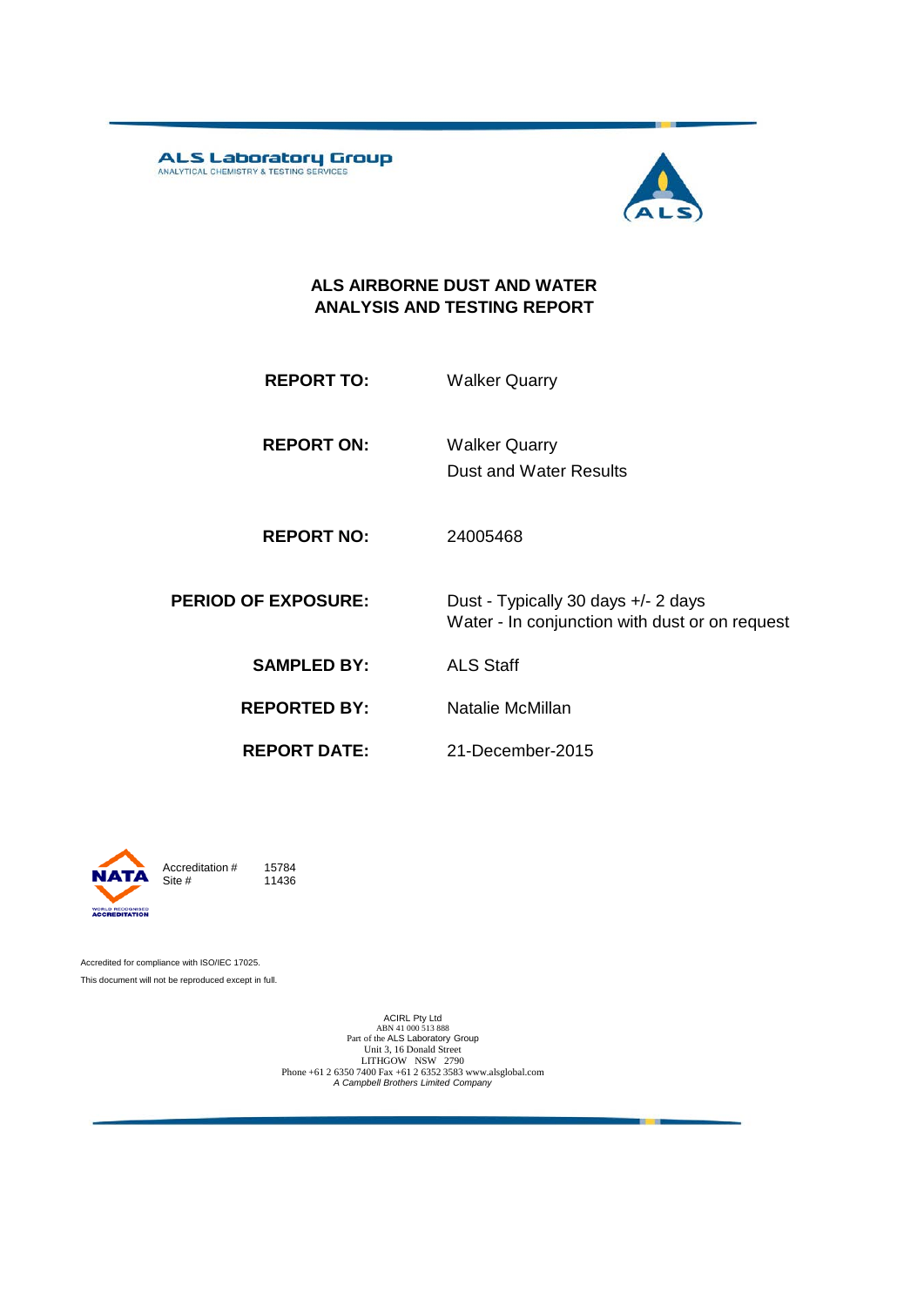# **ALS AIRBORNE DUST ANALYSIS AND TESTING REPORT**

## **WALKER QUARRY**

Month Dec-15<br>Date Replaced 16/11/2015 Date Replaced 16/11/2015<br>Date Collected 15/12/2015 Date Collected

## **DUST DEPOSITION RESULTS**

(g/m²/month)

| <b>GAUGE NO.</b> | <b>INSOLUBLE SOLIDS</b> | *COMBUSTIBLE MATTER | <u>**ASH</u> |
|------------------|-------------------------|---------------------|--------------|
| 62               | 0.9                     | 0.4                 | 0.5          |
| 64               | 0.8                     | 0.4                 |              |

No. of days exposed: 29

\* Result Calculated \*\* Incombustible Matter Analysed in accordance with AS3580.10.1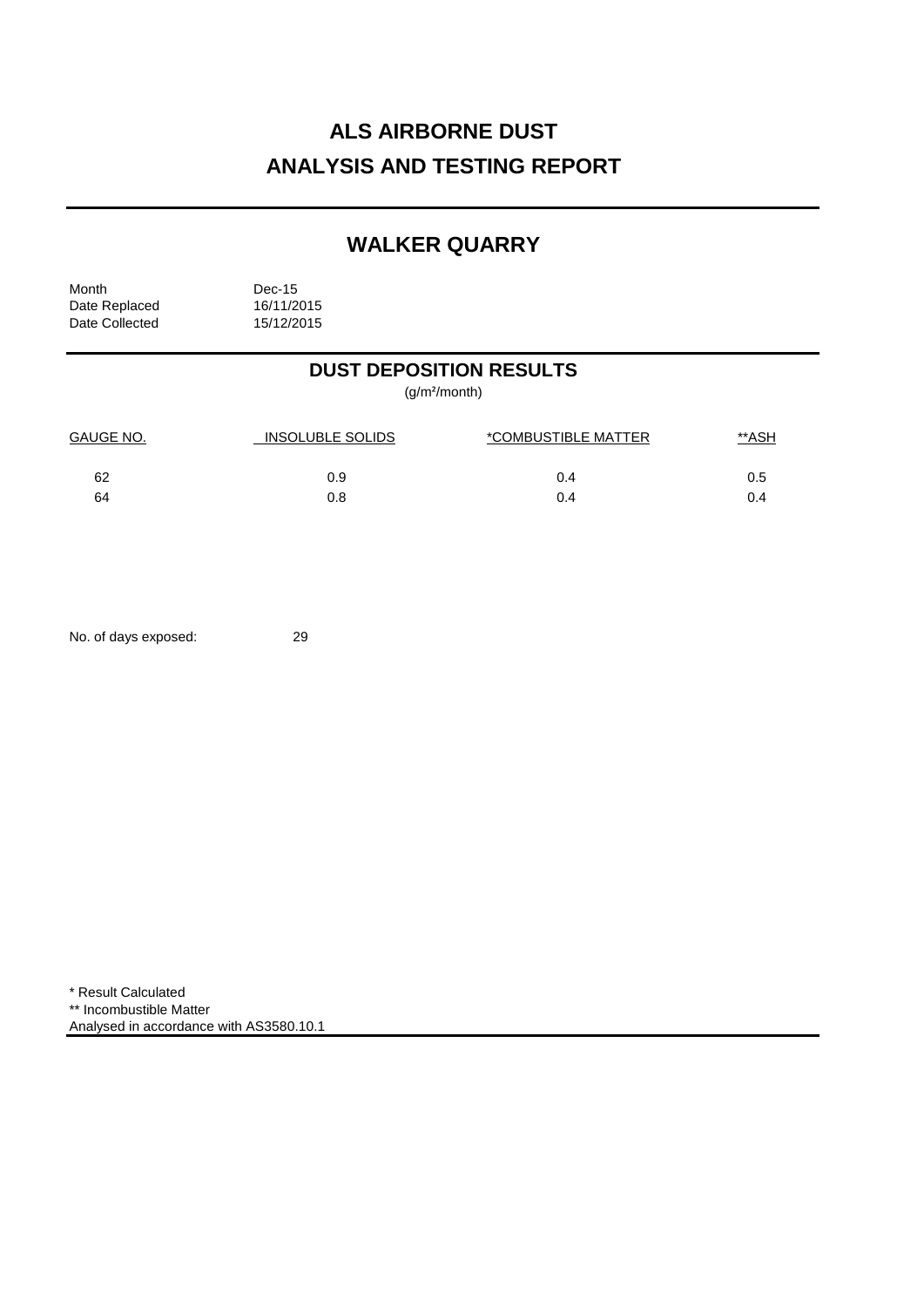# **ALS AIRBORNE DUST ANALYSIS AND TESTING REPORT**

## **WALKER QUARRY**

| Month          | Dec-15     |  |
|----------------|------------|--|
| Date Replaced  | 16/11/2015 |  |
| Date Collected | 15/12/2015 |  |

### **DUST GAUGE OBSERVATION**

| <b>GAUGE</b> | <b>ANALYSIS OBSERVATIONS</b>                                                                 |  |  |
|--------------|----------------------------------------------------------------------------------------------|--|--|
| 62           | Clear, bugs, plant matter, organic matter, fine brown/grey dust<br>& coarse brown/black dust |  |  |
| 64           | Clear, bugs, fine green/grey dust & coarse brown/black dust                                  |  |  |

Analysed in accordance with AS3580.10.1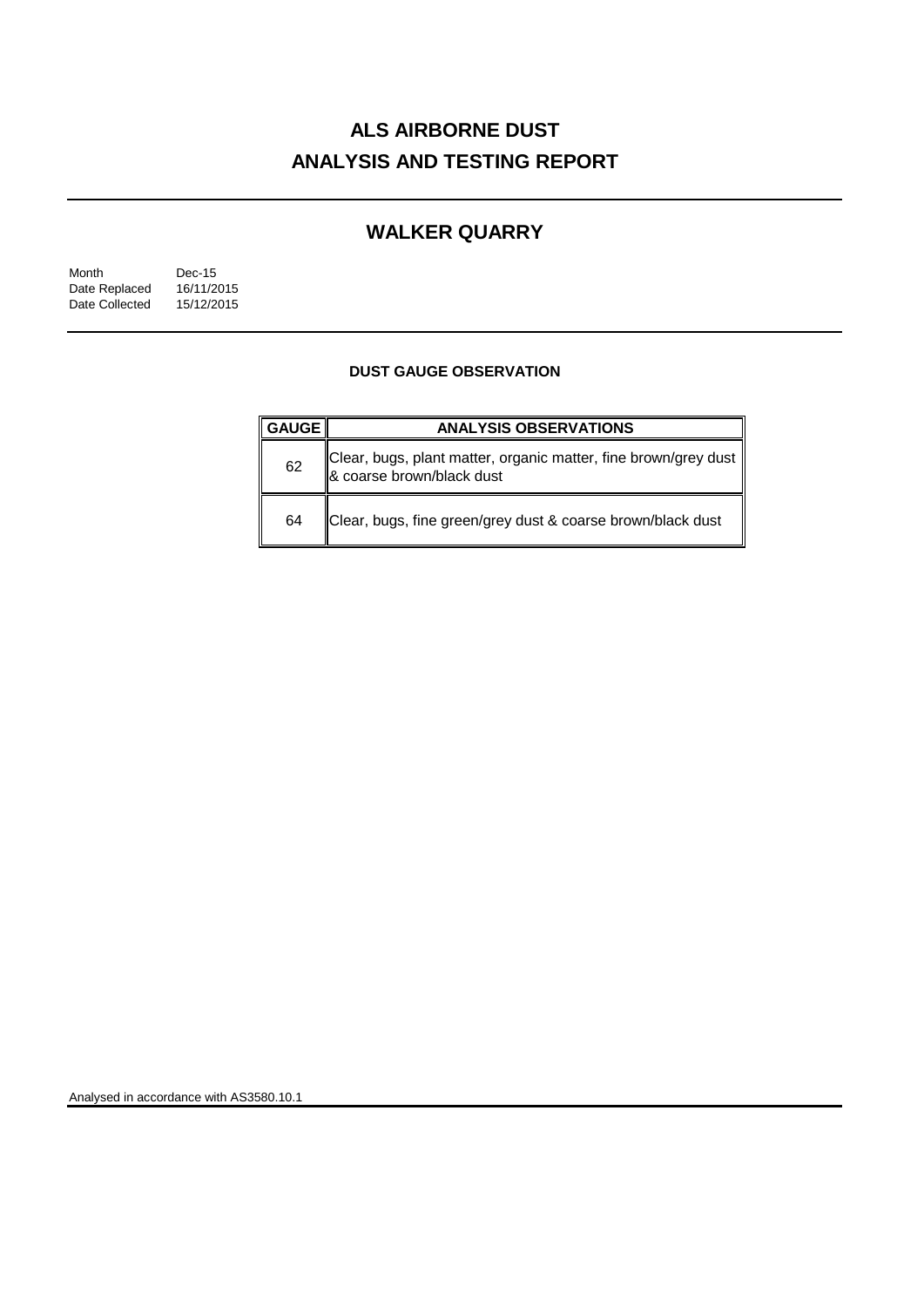# **ALS WATER ANALYSIS AND TESTING REPORT**

## **WALKER QUARRY**

|                                          | <b>Units</b> |                            |                  |
|------------------------------------------|--------------|----------------------------|------------------|
| ALS Sydney Report No.                    |              |                            |                  |
| Date of Sample                           |              | 15/12/2015                 |                  |
| Site Reference                           |              | Dam 1                      | Dam <sub>2</sub> |
| Sampled by                               |              | D. Shawcross & S. McMillan |                  |
| <b>General Comments/</b><br>Observations |              | <b>Not Discharging</b>     | Not Discharging  |
| Time                                     | 24 Hr        |                            |                  |
| Temperature                              | °C           |                            |                  |
| pH                                       | pH Unit      |                            |                  |
| <b>Electrical Conductivity</b>           | $\mu$ S/cm   |                            |                  |
| <b>Total Suspended Solids</b>            | mg/L         |                            |                  |
| Sulphur Sulphate (SO4)                   | mg/L         |                            |                  |
| Oil & Grease                             | mg/L         |                            |                  |